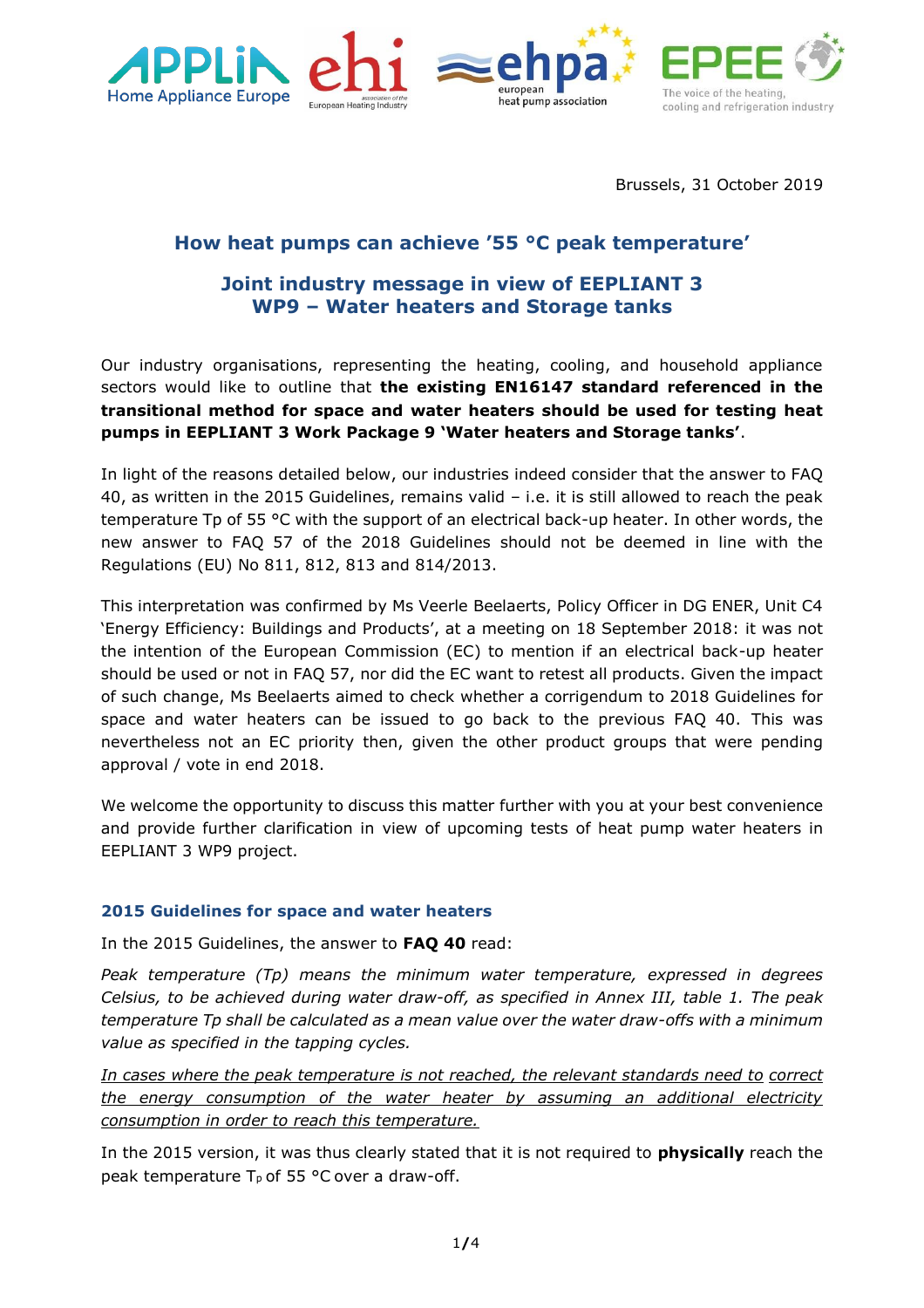

### **Transitional method EC/2014/C207 for Lot 2**

The 2015 guidelines are in line with the transitional method **EC/2014/C207** for Lot 2, which refers (in 4.5 f) to EN 16147:2011 with relations to the specific chapters 6.5.2 to 6.5.3.5.

The referred chapters of EN 16147:2011 clearly describe the virtual back up heating with the equation (3) here below:

For dish washing tapping, where a temperature difference  $\Delta T_{\text{desired}}$  of 45 K is required, the required hot water temperature cannot always be achieved. During the tapping it is assumed that the missing temperature difference to the required value is produced by an additional electrical resistance heater during the tapping.

For that case the following additional equations are given:

$$
Q_{\text{EL-Tap}} = \frac{1}{3600} \int_{0}^{t_{\text{rep}}} c_p \cdot \rho(T) \cdot \dot{V}_{\text{Top}} \cdot \left(\theta_{\text{WC}}(t) + \Delta T_{\text{desired}} \cdot \theta_{\text{WH}}(t)\right) dt
$$
 (3)

NOTE<sub>1</sub>  $Q_{\text{EL-Tan}}$  is set to zero, in case (3) gives a value below zero.

NOTE 2 Tapping will be stopped when  $Q_{HP-Tap} + Q_{EL-Tap}$  is equal to the required energy for this tapping.

The overall energy recovery  $Q_{TC}$  of the whole tapping cycle is:

$$
Q_{\text{HP-TC}} = \sum_{i=1}^{n_{\text{Top}}} Q_{\text{HP-Top}_i} \qquad Q_{\text{EL-TC}} = \sum_{i=1}^{n_{\text{Top}}} Q_{\text{EL-Top}_i}
$$

$$
Q_{TC} = Q_{HP-TC} + Q_{EL-TC}
$$

where

 $n_{\text{Tap}}$  is the number of tappings during the tapping cycle;

is the index for the tapping.  $\boldsymbol{i}$ 

The energy required for missing temperature difference is the calculated  $Q_{EL-Tap}$  and not a measured value.

 $(4)$ 

#### **Standard EN 16147:2017**

To be in line with Lot 1 & 2 Ecodesign Regulations for Ecodesign and Labelling, including the associated Guidelines, **EN16147:2017** standard specifies, in clause 7.9.1:

*For draw-offs with a peak temperature T<sup>p</sup> of 55 °C, this temperature cannot always be achieved by the heat pump alone. During the draw-off it is then assumed that the missing temperature difference to the required T<sup>p</sup> is produced by an additional electrical resistance heater.*

#### **2018 Guidelines for space heaters, water heaters and solid fuel boilers**

In the new Guidelines 2018, the answer to **FAQ 57** (formerly FAQ 40) reads:

*Peak temperature (Tp) means the minimum water temperature, expressed in degrees Celsius, to be achieved during water draw-off, as specified in Annex III, table 1. The peak temperature Tp shall be calculated as a mean value over the water draw-offs with a minimum value as specified in the tapping cycles.*

*In cases where the peak temperature is not reached, additional the product cannot be declared under this tapping profile and needs to be tested under another tapping profile.*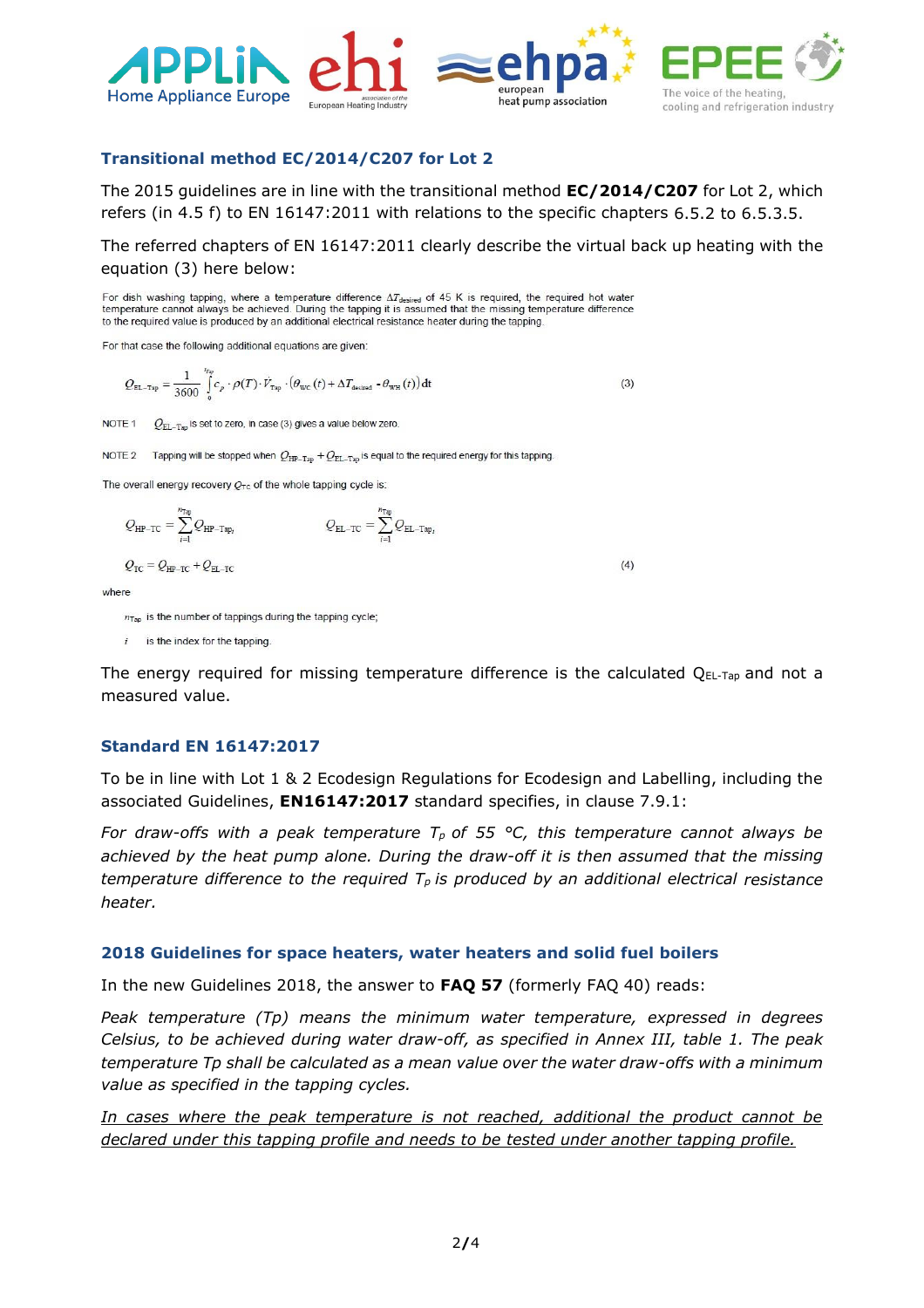

As the first answer to the FAQ disappeared, it can be understood from the new Guidelines that assumed electrical back up is not allowed any more for reaching the peak temperature  $T_p$  of 55 °C.

It is also indicated that, in case  $T_p$  cannot be achieved, the load profile shall be lowered. However, changing the load profile will not allow, in most cases, a heat pump to reach  $T_{p}$ .

#### **Technical information**

The maximum temperature that can be reached by the association of a heat pump generator and a water tank depends on the arrangement of the heat pump  $+$  water tank design, set temperature and load profile.

APPLiA, EHI, EHPA and EPEE therefore raised the following remarks on the new proposed answer to FAQ 57:

#### **1. Load profile**

The larger the load profile is, the more numerous the draw-offs are and the more energy is taken out from the water tank. Thus, in some cases, reducing the load profile might allow the heat pump to reach the peak temperature (with or without back up heater).

#### **2. Heat pump + water tank design**

The maximum water temperature that can be reached depends on the heat pump and associated water tank design (refrigerant type, control of the backup heater, volume of the tank, heat pump capacity, etc.). For example, heat pump combination heaters might be able to provide water at 55°C outlet temperature or more for space heating but cannot necessarily reach the required domestic hot water temperature  $T_p$  inside the tank. This will require a much higher outlet temperature from the condenser of the heat pump for the heat transfer from heating water to the domestic hot water inside the tank.

#### **3. Set temperature**

According to the EN16147 standard and previous FAQ answer, it is currently possible to set a domestic hot water temperature on the heat pump that is below 55°C and to still be compliant with the Ecodesign requirements and the standard requirement. Depending on the set temperature, it might be impossible to reach the peak temperature  $T_p$  whatever the load profile is.

#### **4. EN 16147**

The standard leaves the possibility to reach the peak temperature  $T<sub>p</sub>$  by using an assumed electrical resistance heater. This standard is the current reference, in line with the Ecodesign legislation.

#### **5. Transitional method EC/2014/C207**

The revised FAQ is not in line with the transitional method for Lot 2 and therefore it is not in line with the existing legislation.